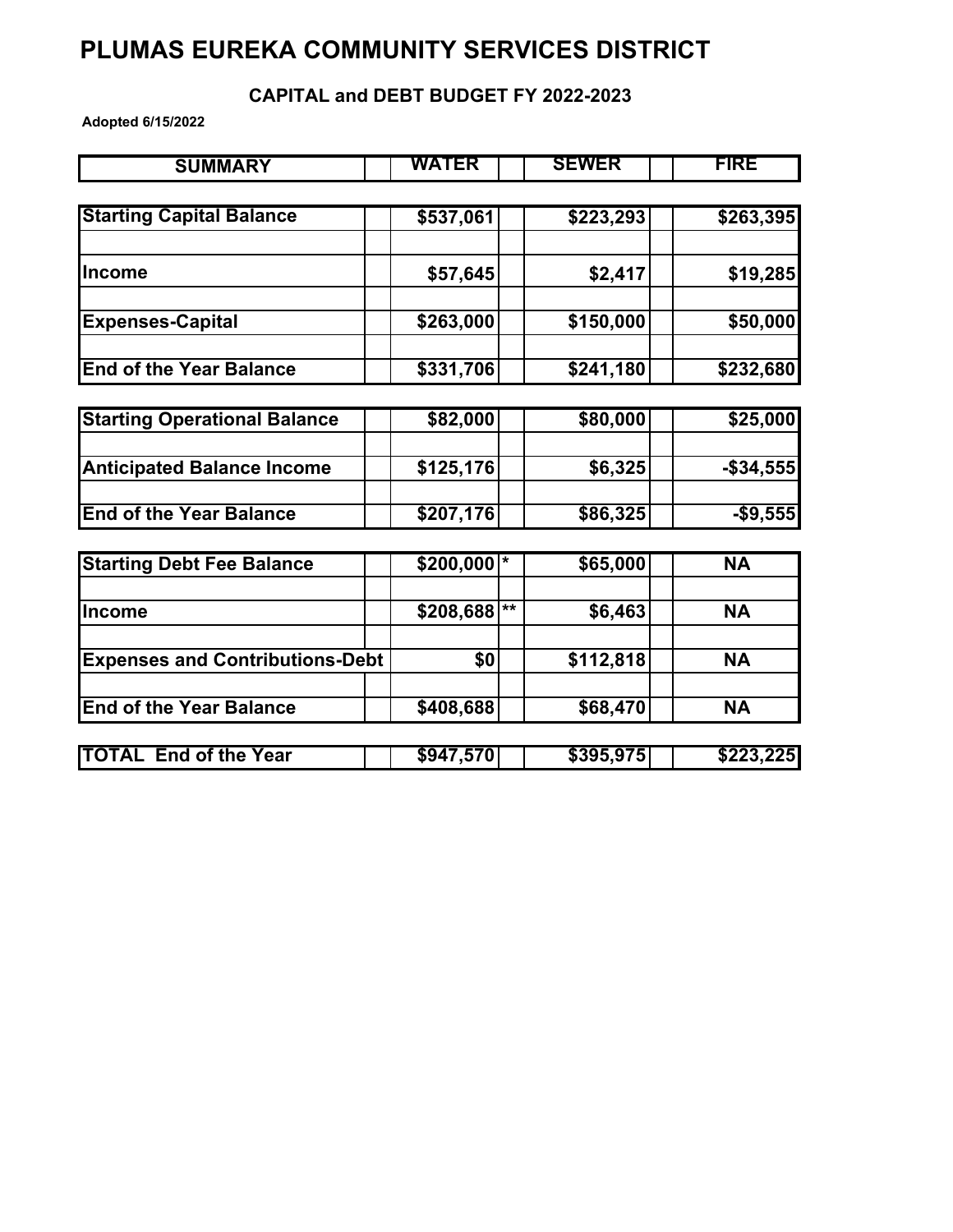|      | <b>Income Calculator</b>                        |                 |                      |                                        |                    |          |                   |                         |                                  |                 |          |                                   |
|------|-------------------------------------------------|-----------------|----------------------|----------------------------------------|--------------------|----------|-------------------|-------------------------|----------------------------------|-----------------|----------|-----------------------------------|
|      |                                                 |                 |                      | Total Income and Balances: \$2,485,328 |                    |          |                   |                         |                                  |                 |          |                                   |
|      | <b>Adopted 6/15/2022</b>                        |                 |                      |                                        |                    |          |                   |                         |                                  |                 |          |                                   |
|      |                                                 |                 |                      |                                        |                    |          | FY 22/23          |                         |                                  |                 |          | <b>Existing</b>                   |
|      |                                                 |                 | <b>Customer</b>      |                                        | <b>Monthly</b>     |          | <b>Annual</b>     |                         | \$                               | %               |          | <b>Monthly</b>                    |
|      |                                                 |                 | Count                |                                        | Fee                |          | <b>Income</b>     |                         | <b>Increase</b>                  | <b>Increase</b> |          | Fee                               |
| code | <b>Water</b>                                    |                 |                      |                                        |                    |          |                   |                         |                                  |                 |          |                                   |
|      | Service Fee 3/4 inch                            |                 | 537                  |                                        | \$67.00            |          | \$431,748         |                         | \$0.00                           | 0.0%            |          | \$67.00                           |
|      | Service Fee 1 inch                              |                 | 3                    |                                        | \$94.60            |          | \$3,406           |                         | \$0.00                           | 0.0%            |          | \$94.60                           |
|      | Service Fee 2 inch                              |                 | 2                    |                                        | \$246.38           |          | \$5,913           |                         | \$0.00                           | 0.0%            |          | \$246.38                          |
|      | Standby                                         |                 | 72                   |                                        | \$27.84            |          | \$24,054          |                         | \$0.00                           | 0.0%            |          | \$27.84                           |
|      |                                                 | subtotal        | 609                  |                                        |                    |          | \$465,120         |                         |                                  | 0.0%            |          |                                   |
|      | Capital Fee 3/4 inch                            |                 | 3                    |                                        | \$7.53<br>\$12.55  |          | \$55,029<br>\$452 |                         | \$0.00<br>\$0.00                 | 0.0%            |          | \$7.53<br>\$12.55                 |
|      | Capital Fee 1 inch<br>Capital Fee 2 inch        |                 | 2                    |                                        | \$40.16            |          | \$964             |                         | \$0.00                           | 0.0%            |          | \$40.16                           |
|      | Capital Fee Standy                              |                 |                      |                                        | \$7.53             |          | \$0               |                         | \$0.00                           | 0.0%            |          | \$7.53                            |
|      |                                                 | subtotal        |                      |                                        |                    |          | \$56,445          |                         |                                  |                 |          |                                   |
|      | Debt Service 3/4 inch                           |                 | 609                  |                                        | \$27.84            |          | \$203,455         |                         | \$0.00                           | 0.0%            |          | \$27.84                           |
|      | Debt Service 1 inch                             |                 | 3                    |                                        | \$46.39            |          | \$1,670           |                         | \$0.00                           | 0.0%            |          | \$46.39                           |
|      | Debt Service 2 inch                             |                 | 2                    |                                        | \$148.46           |          | \$3,563           |                         | \$0.00                           | 0.0%            |          | \$148.46                          |
|      | Debt Service Standby                            |                 |                      |                                        | \$27.84            |          | \$0               |                         | \$0.00                           | 0.0%            |          | \$27.84                           |
|      |                                                 | subtotal        |                      |                                        |                    |          | \$208,688         |                         |                                  |                 |          |                                   |
|      | Interest                                        |                 |                      |                                        |                    |          | \$1,200           |                         |                                  |                 |          |                                   |
|      |                                                 | Income subtotal |                      |                                        |                    |          | \$731,453         |                         |                                  |                 |          |                                   |
|      | <b>Operational Reserve</b>                      |                 |                      |                                        |                    |          | \$82,000          |                         |                                  |                 |          |                                   |
|      | <b>Capital Reserves</b>                         |                 |                      |                                        |                    |          | \$537,061         |                         |                                  |                 |          |                                   |
|      | <b>Debt Service Reserves</b>                    |                 |                      |                                        |                    |          | \$200,000         |                         |                                  |                 |          |                                   |
|      | Balance FY 21/22                                |                 |                      |                                        |                    |          | \$819,061         |                         |                                  |                 |          |                                   |
|      |                                                 |                 |                      |                                        | <b>Water Total</b> |          | \$1,549,339       |                         |                                  |                 |          |                                   |
|      |                                                 |                 |                      |                                        |                    |          |                   |                         |                                  |                 |          |                                   |
|      |                                                 |                 |                      |                                        |                    |          |                   |                         |                                  |                 |          |                                   |
|      |                                                 |                 |                      |                                        |                    |          | FY 22/23          |                         |                                  |                 |          |                                   |
|      |                                                 |                 | <b>Customer</b>      |                                        | <b>Monthly</b>     |          | <b>Annual</b>     |                         | \$                               | %               |          | <b>Existing</b><br><b>Monthly</b> |
|      | Sewer                                           |                 | Count                |                                        | Fee                |          | <b>Income</b>     |                         | Increase                         | <b>Increase</b> |          | Fee                               |
|      | Service PEE                                     | Dev             | 289                  | \$                                     | 85.78              | \$       | 297,485           | \$                      | 0.85                             | 1.0%            | \$       | 84.93                             |
|      | Service ESS                                     | Dev/BO          | 3                    | \$                                     | 67.27              | \$       | 2,422             | \$                      | 0.20                             | 0.3%            | \$       | 67.07                             |
|      | Service ESS                                     | Dev/NBO         | 30                   | \$                                     | 85.78              | \$       | 30,881            | \$                      | 0.85                             | 1.0%            | \$       | 84.93                             |
|      | Service VAPP                                    | Dev/NBO         | 2                    | \$                                     | 93.79              | \$       | 2,251             | \$                      | 1.35                             | 1.5%            | \$       | 92.44                             |
|      | Madora LF Service Fee                           |                 | 8                    | \$                                     | 4.25               | \$       | 408               | \$                      |                                  | 0.0%            | \$       | 4.25                              |
|      |                                                 | subtotal        |                      |                                        |                    | \$       | 333,447           |                         |                                  |                 |          |                                   |
|      | Capital PEE                                     | Dev             | 289                  | \$                                     | 24.11              | \$       | 83,613            | \$                      | 0.43                             | 1.8%            | \$       | 23.68                             |
|      | Capital PEE                                     | UnDev           | 14                   | \$                                     | 24.11              | \$       | 4.050             | \$                      | 0.43                             | 1.8%            | \$       | 23.68                             |
|      | Capital ESS                                     | Dev/BO          | 3                    | \$                                     | 39.43              | \$       | 1,419             | \$                      | 0.92                             | 2.4%            | \$       | 38.51                             |
|      | Capital ESS                                     | Dev/NBO         | 31                   | \$                                     | 39.43              | \$       | 14,668            | \$                      | 0.92                             | 2.4%            | \$       | 38.51                             |
|      | Capital ESS                                     | UnDev           | 16                   | \$                                     | 39.43              | \$       | 7,571             | \$                      | 0.92                             | 2.4%            | \$       | 38.51                             |
|      | Capital VAPP                                    | UnDev           | 11                   | \$                                     | 31.42              | \$       | 4,147             | \$                      | 0.43                             | 1.4%            | \$       | 30.99                             |
|      | Capital VAPP                                    | UD SA           | 1                    | \$                                     | 201.43             | \$       | 2,417             | \$                      | 7.32                             | 3.8%            | \$       | 194.11                            |
|      | Capital                                         | subtotal        |                      |                                        |                    | \$       | 117,887           |                         |                                  |                 |          |                                   |
|      | Debt Service PEE                                |                 | 289                  | \$                                     | 18.69              | \$       | 64,817            | \$                      | $\overline{\phantom{a}}$         | 0.0%            | \$       | 18.69                             |
|      | Debt Service PEE Un Dev                         |                 | 16                   | \$                                     | 18.69              | \$       | 3,588             | $\sqrt[6]{\frac{1}{2}}$ | $\blacksquare$<br>$\blacksquare$ | 0.0%            | \$       | 18.69                             |
|      | Debt Service ESS BO                             |                 | 43                   | \$                                     | 11.38              | \$       | 5,872             | \$                      | $\qquad \qquad \blacksquare$     | 0.0%            | \$       | 11.38                             |
|      | Debt Service ESS NBO                            |                 | 31                   | \$                                     | 53.86              | \$       | 20,036            | \$                      |                                  | 0.0%            | \$       | 53.86                             |
|      | Debt Service ESS UnDev<br>Debt Service VAPP NBO |                 | 22<br>$\overline{c}$ | \$<br>\$                               | 53.86              | \$<br>\$ | 14,219            | \$<br>\$                | $\blacksquare$<br>$\blacksquare$ | 0.0%<br>0.0%    | \$<br>\$ | 53.86<br>53.86                    |
|      | Debt Sevice VAPP UD SA                          |                 | 1                    | \$                                     | 53.86<br>538.60    | \$       | 1,293<br>6,463    | \$                      | $\overline{\phantom{a}}$         | 0.0%            | \$       | 538.60                            |
|      |                                                 | subtotal        |                      |                                        |                    | \$       | 116,288           |                         |                                  |                 |          |                                   |
|      | Interest                                        |                 |                      |                                        |                    | \$       |                   |                         |                                  |                 |          |                                   |
|      |                                                 | Income subtotal |                      |                                        |                    | \$       | 567,621           |                         |                                  |                 |          |                                   |
|      | <b>Operational Reserves</b>                     |                 | Page                 |                                        |                    | \$       | 80,000            |                         |                                  |                 |          |                                   |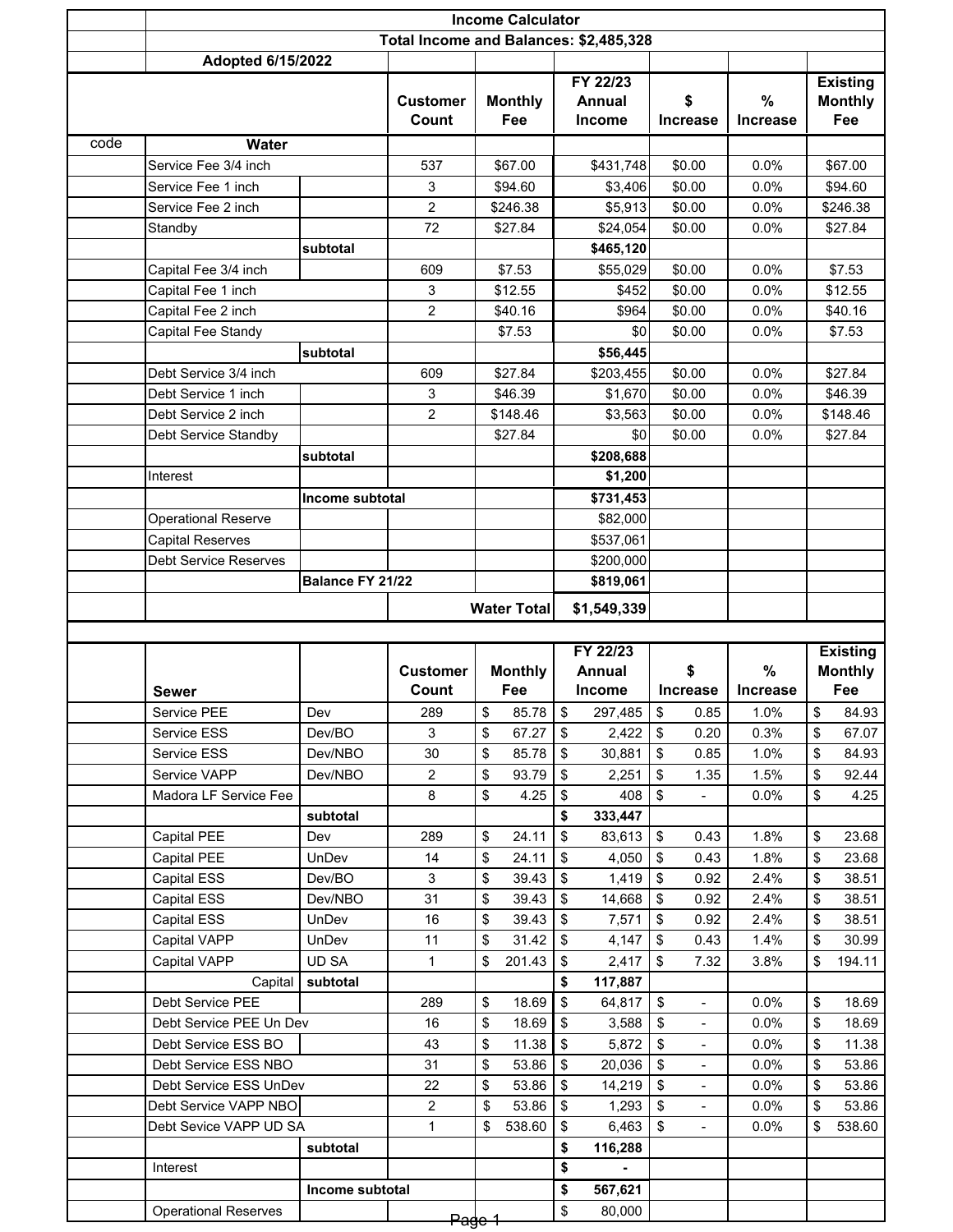| <b>Capital Reserves</b>                   |                              |                 |                    | \$<br>223,293 |                 |                 |                 |
|-------------------------------------------|------------------------------|-----------------|--------------------|---------------|-----------------|-----------------|-----------------|
| <b>Debt Service Restricted Reserves</b>   |                              |                 |                    | \$<br>65,000  |                 |                 |                 |
|                                           | <b>Balance from 21/22</b>    |                 |                    | \$<br>368,293 |                 |                 |                 |
|                                           |                              |                 | <b>Sewer Total</b> | 935,914<br>\$ |                 |                 |                 |
|                                           |                              |                 |                    |               |                 |                 |                 |
|                                           |                              |                 |                    | FY 22/23      |                 |                 | <b>Existing</b> |
|                                           |                              | <b>Customer</b> | <b>Monthly</b>     | <b>Annual</b> | \$              | %               | <b>Monthly</b>  |
|                                           |                              | Count           | Fee                | <b>Income</b> | <b>Increase</b> | <b>Increase</b> | Fee             |
| <b>Fire Operations</b>                    |                              |                 |                    |               |                 |                 |                 |
|                                           | <b>PEE Assessment UnDev</b>  |                 | \$4.47             | \$4,452       | \$0.13          | 3.0%            | \$4.34          |
| <b>PEE Assessment Dev</b>                 |                              | 535             | \$9.21             | \$59,117      | \$0.27          | 3.0%            | \$8.94          |
|                                           |                              |                 |                    |               |                 |                 |                 |
| <b>ESS Protection Fee</b>                 |                              | 33              | \$6.38             | \$2,526       | \$0.00          | 0.0%            | \$6.38          |
| <b>VAPP Protection Fee</b>                |                              | 2               | \$13.15            | \$316         | \$0.38          | 3.0%            | \$12.77         |
|                                           | subtotal                     |                 |                    | \$66,411      |                 |                 |                 |
| County Tax Revenue                        |                              |                 |                    | \$36,000      |                 |                 |                 |
|                                           | subtotal                     |                 |                    | \$102,411     |                 |                 |                 |
| <b>FEERAM UnDev</b>                       |                              | 83              | \$1.50             | \$1,494       | \$0.00          | 0.0%            | \$1.50          |
| <b>FEERAM Dev</b>                         |                              | 535             | \$2.74             | \$17,591      | \$0.00          | 0.0%            | \$2.74          |
|                                           | subtotal                     |                 |                    | \$19,085      |                 |                 |                 |
| Interest                                  |                              |                 |                    | \$200         |                 |                 |                 |
|                                           | Income subtotal              |                 |                    | \$121,696     |                 |                 |                 |
| Operational Reserve Balance from FY 20/21 |                              |                 |                    | \$25,000      |                 |                 |                 |
| FEERAM Balance from FY 20/21              |                              |                 |                    | \$263,395     |                 |                 |                 |
|                                           | <b>Balance from FY 21/22</b> |                 |                    | \$288,395     |                 |                 |                 |
|                                           |                              |                 | <b>Fire Total</b>  | \$409,891     |                 |                 |                 |
|                                           |                              |                 |                    |               |                 |                 |                 |
|                                           | <b>TOTAL</b>                 |                 |                    | \$2,485,336   |                 |                 |                 |
|                                           |                              |                 |                    |               |                 |                 |                 |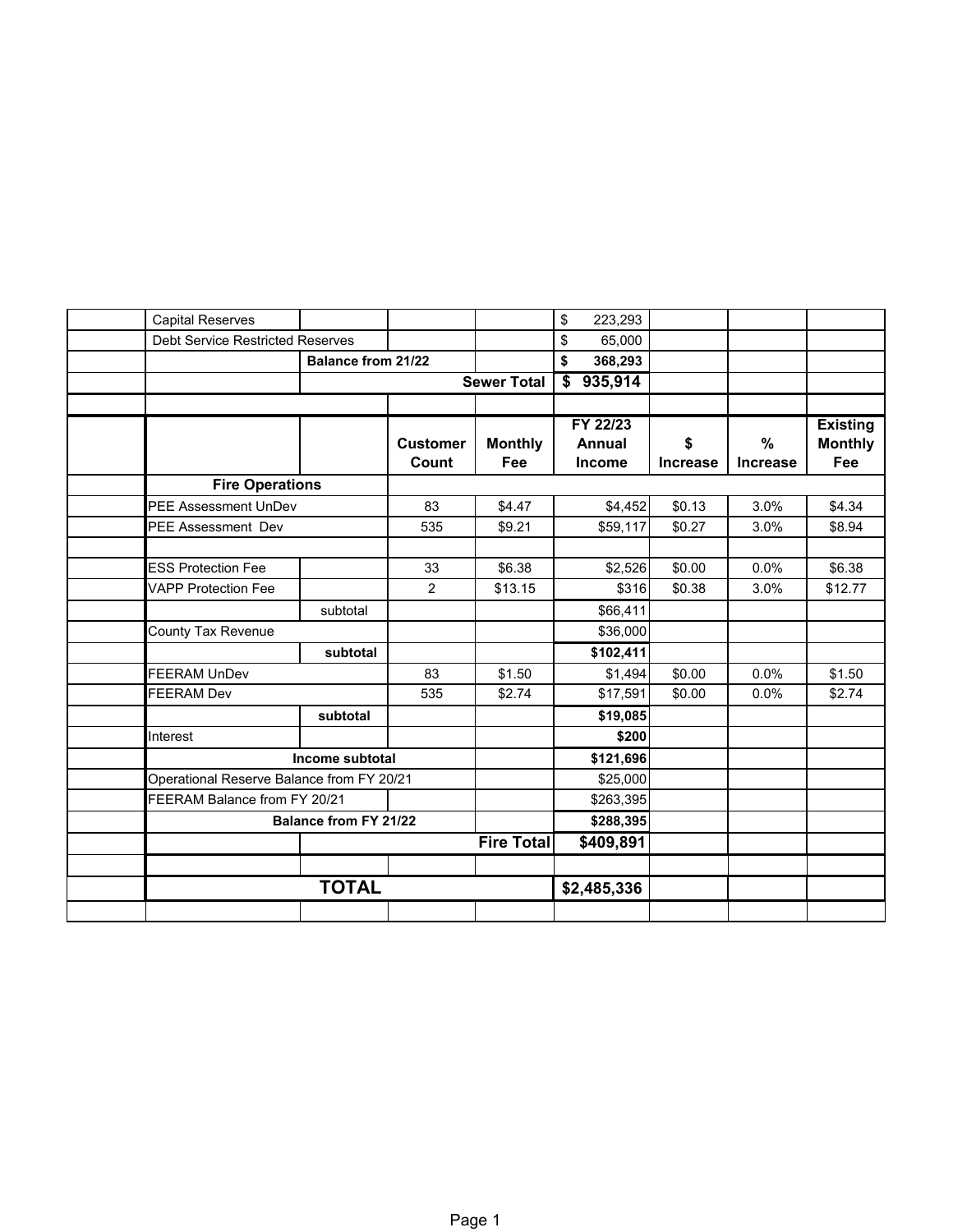|                 | $\mathsf{C}$                             | D                     | E                   | F                            | G                                                | H           |           |  |  |  |  |
|-----------------|------------------------------------------|-----------------------|---------------------|------------------------------|--------------------------------------------------|-------------|-----------|--|--|--|--|
| 3               |                                          |                       |                     |                              | <b>Plumas Eureka Community Services District</b> |             |           |  |  |  |  |
| 4               |                                          |                       |                     | <b>Water Capital Program</b> |                                                  |             |           |  |  |  |  |
| 5               | FY 22/23                                 |                       |                     |                              |                                                  |             |           |  |  |  |  |
| 6               | Adopted: 6/15/2022                       |                       |                     |                              |                                                  |             |           |  |  |  |  |
| $\overline{7}$  |                                          |                       |                     |                              |                                                  |             |           |  |  |  |  |
|                 |                                          |                       |                     |                              |                                                  |             |           |  |  |  |  |
| 8               | <b>Anticipated Cash Balances 7/1/22</b>  |                       |                     | Capital                      | <b>Debt Service</b>                              | Operational | Total     |  |  |  |  |
| 9               |                                          |                       |                     | \$537,061                    | \$200,000                                        | \$82,000    | \$819,061 |  |  |  |  |
| 10              |                                          |                       |                     |                              |                                                  |             |           |  |  |  |  |
| 11              | Income:                                  |                       |                     |                              |                                                  |             |           |  |  |  |  |
| 12              | Capital Reserve Fee                      |                       |                     | \$56,445                     |                                                  |             | \$56,445  |  |  |  |  |
| 13              | Debt Servoce Fee                         |                       |                     |                              | \$208,688                                        |             | \$208,688 |  |  |  |  |
| 14              | <b>AR Revenue Loss</b>                   |                       |                     | \$1,200                      |                                                  |             | \$1,200   |  |  |  |  |
| 15              | <b>Operational Reserves</b>              |                       |                     |                              |                                                  | \$125,176   |           |  |  |  |  |
| 16              |                                          |                       | <b>Total Income</b> | \$57,645                     | \$208,688                                        | \$125,176   | \$391,509 |  |  |  |  |
| $\overline{17}$ |                                          |                       |                     |                              |                                                  |             |           |  |  |  |  |
| 18              | <b>Expenses:</b>                         |                       |                     |                              |                                                  |             |           |  |  |  |  |
| 19              | <b>Capital Outlay</b>                    |                       |                     | \$200,000                    |                                                  |             | \$200,000 |  |  |  |  |
| 20              | <b>Capital Improvement Expenses</b>      |                       |                     | \$63,000                     |                                                  |             | \$63,000  |  |  |  |  |
| 21              | Debt Service Contribution to Capital     |                       |                     |                              |                                                  |             | \$0       |  |  |  |  |
| 22              |                                          |                       |                     |                              |                                                  |             |           |  |  |  |  |
| $\overline{23}$ |                                          | <b>Total Expenses</b> |                     | \$263,000                    | \$0                                              | \$0         | \$263,000 |  |  |  |  |
| $\overline{24}$ |                                          |                       |                     |                              |                                                  |             |           |  |  |  |  |
| 25              | <b>Anticipated Cash Balances 6/30/22</b> |                       |                     | \$331,706                    | \$408,688                                        | \$207,176   | \$947,570 |  |  |  |  |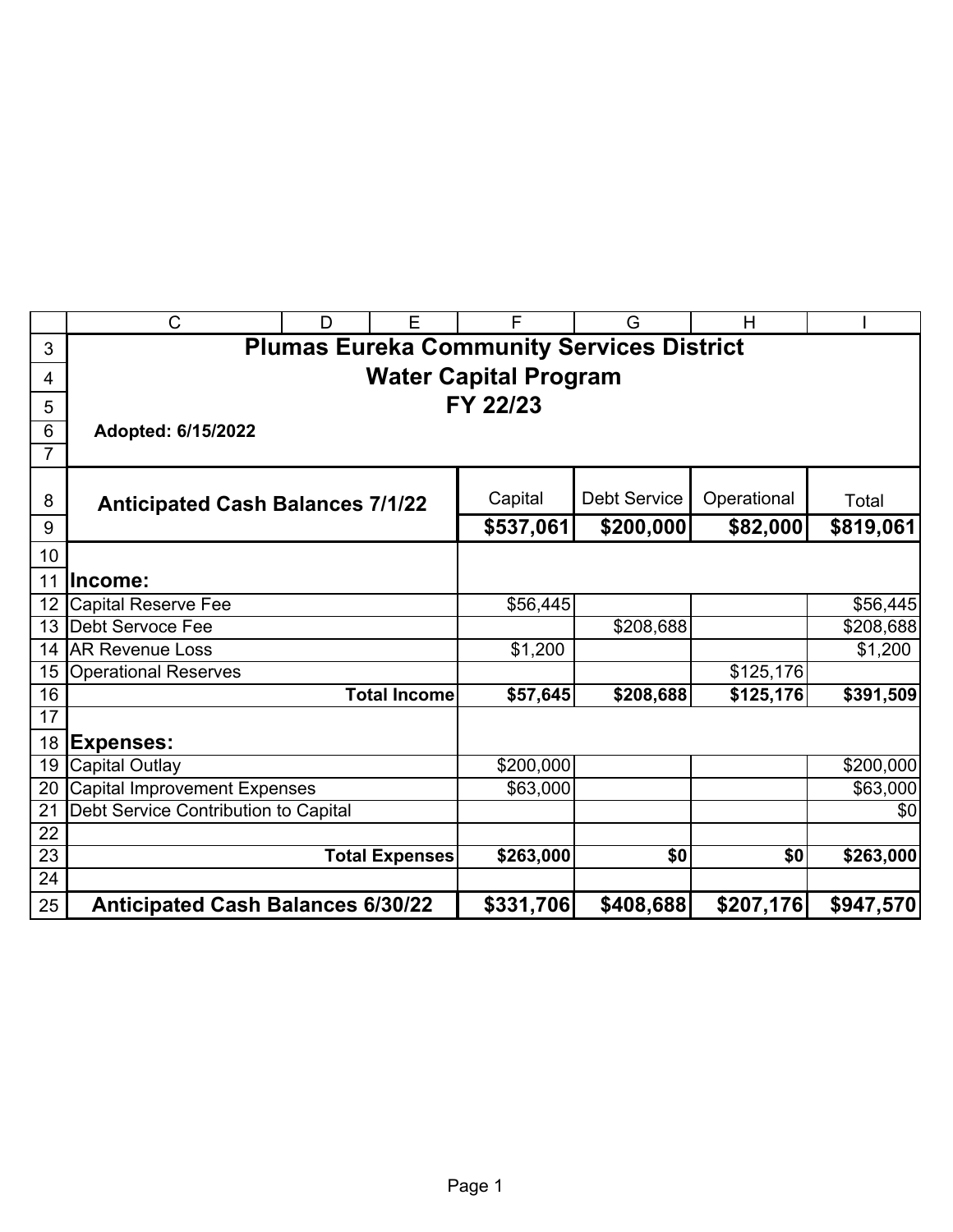|                                          | B                                        | C                                     | D                                   | Ε        | F                                        | G                   | н                         |                      | J                                                             | Κ                                |
|------------------------------------------|------------------------------------------|---------------------------------------|-------------------------------------|----------|------------------------------------------|---------------------|---------------------------|----------------------|---------------------------------------------------------------|----------------------------------|
| $\mathbf{1}$                             |                                          |                                       |                                     |          | <b>Water Division Capital Program</b>    |                     |                           |                      |                                                               |                                  |
| $\overline{c}$                           |                                          |                                       |                                     |          | FY 22/23                                 |                     |                           |                      |                                                               |                                  |
| 3                                        | Adopted: 6/15/2022                       |                                       |                                     |          |                                          |                     |                           |                      |                                                               |                                  |
| 4                                        |                                          |                                       |                                     |          |                                          |                     |                           |                      |                                                               |                                  |
| 5                                        | <b>Capital Program Income</b>            |                                       |                                     |          |                                          |                     |                           |                      |                                                               |                                  |
| 6                                        |                                          |                                       |                                     |          |                                          |                     |                           |                      |                                                               |                                  |
| 7                                        |                                          | Water Capital Program Income FY 22/23 |                                     | \$56,445 |                                          |                     |                           |                      | Capital Program Allocation Balance 7/01/22                    | \$537,061                        |
| 8                                        |                                          |                                       | Interest<br>Other Income (FY 22/23) | \$1,200  |                                          |                     |                           |                      | FY22/23 Capital Income<br>Operational Reserve Balance 7/01/22 | \$56,445<br>\$82,000             |
| 9<br>10                                  |                                          |                                       | Capital Income                      | \$57,645 |                                          |                     |                           |                      | Debt Service Income Balance FY 7/01/22                        | \$200,000                        |
| 11                                       |                                          |                                       |                                     |          |                                          |                     |                           |                      | FY 22/23 Debt Service Income                                  | \$208,688                        |
| 12                                       |                                          | Total Available to Capital Program    |                                     |          |                                          |                     |                           |                      |                                                               | \$1,084,194                      |
| 13                                       |                                          |                                       |                                     |          |                                          |                     |                           |                      |                                                               |                                  |
| 14                                       |                                          |                                       |                                     |          |                                          |                     |                           |                      |                                                               |                                  |
|                                          |                                          |                                       |                                     |          | Ending<br>FY 21/22                       | FY 22/23            | Funds                     |                      |                                                               | Estimated End of                 |
|                                          | 15 Capital Outlay for New Facilities     |                                       |                                     |          | Allocation                               | Funding             | Available                 |                      | Anticipated FY 20/23<br>Expenses                              | Year Balance                     |
| 16                                       | <b>Account Number</b>                    | Description                           |                                     |          |                                          |                     |                           |                      |                                                               |                                  |
| 17                                       | 14001                                    | <b>Arsenic Remediation Project</b>    |                                     |          | \$263,000                                | \$15,000            | \$278,000                 |                      | \$200,000                                                     | \$78,000                         |
| 18                                       |                                          |                                       |                                     |          |                                          |                     |                           |                      |                                                               |                                  |
|                                          | 19 Capital Improvement Projects          |                                       |                                     |          |                                          |                     |                           |                      |                                                               |                                  |
|                                          |                                          |                                       |                                     |          | Ending                                   |                     |                           |                      |                                                               |                                  |
|                                          | 20 Account Number                        |                                       | Description                         |          | FY 21/22<br>Allocation                   | FY 22/23<br>Funding | <b>Funds</b><br>Available |                      | Anticipated FY 22/23<br>Expenses                              | Estimated End of<br>Year Balance |
| -21<br>$\overline{22}$<br>23             | 14003                                    | <b>Water Distribution</b>             |                                     |          | \$10,000                                 | \$10,000            | \$20,000                  |                      | \$5,000                                                       | \$15,000                         |
| $\overline{24}$                          | 14005                                    | <b>General Equipment-Water</b>        |                                     |          | \$20,000                                 | \$9,200             | \$29,200                  |                      | \$5,000                                                       | \$24,200                         |
| 25<br>$\overline{26}$<br>$\overline{27}$ | 14007                                    | <b>Buildings-Wells</b>                |                                     |          | \$0                                      | \$3,000             | \$3,000                   |                      | \$0                                                           | \$3,000                          |
| 28<br>29                                 | 14008                                    | <b>Buildings-Office</b>               |                                     |          | \$5,000                                  | \$5,000             | \$10,000                  |                      | \$0                                                           | \$10,000                         |
| 30<br>31                                 | 14010                                    | Projects-Well                         |                                     |          | \$125,000                                | \$0                 | \$125,000                 |                      | \$5,000                                                       | \$120,000                        |
| 32<br>33                                 | 14011                                    | Project-Back Up Power                 |                                     |          | \$65,000                                 | \$10,000            | \$75,000                  |                      | \$20,000                                                      | \$55,000                         |
| $\overline{34}$<br>35                    | 14012                                    | Replacement Fund: Hydrant Upgrade     |                                     |          | \$18,061                                 | \$3,000             | \$21,061                  |                      | \$18,000                                                      | \$3,061                          |
| 36<br>$\overline{37}$                    | 14013                                    | <b>Telemetry Upgrade</b>              |                                     |          | \$0                                      | \$0                 | \$0                       |                      | \$0                                                           | \$0                              |
| 38<br>39                                 | 14014                                    | Vehicles - Water                      |                                     |          | \$6,000                                  | \$0                 | \$6.000                   |                      | \$0                                                           | \$6,000                          |
| 40<br>41                                 | 140016                                   | Road Maintenance and Repair           |                                     |          | \$7,000                                  | \$0                 | \$7,000                   |                      | \$5,000                                                       | \$2,000                          |
| 42<br>43                                 | 14020                                    | Miscellaneous: Emergency Repair       |                                     |          | \$10,000                                 | \$2,445             | \$12,445                  |                      | \$5,000                                                       | \$7,445                          |
| 44<br>45                                 | 14030                                    | Water storage Tank Replacement        |                                     |          | \$8,000                                  | \$0                 | \$8,000                   |                      | \$0                                                           | \$8,000                          |
| 46                                       |                                          |                                       | <b>CIP Totals</b>                   |          | \$274,061                                | \$42,645            | \$316,706                 |                      | \$63,000                                                      |                                  |
| 47                                       |                                          |                                       |                                     |          |                                          |                     |                           |                      | <b>Sub Total</b>                                              | \$253,706                        |
| 48                                       |                                          |                                       |                                     |          |                                          |                     |                           |                      |                                                               |                                  |
| 49<br>50                                 | <b>Capital Improvement Program Total</b> |                                       |                                     |          | \$537,061                                | \$57,645            | \$594,706                 |                      | \$263,000                                                     | \$331,706                        |
|                                          |                                          |                                       |                                     |          |                                          |                     |                           | <b>SRF</b>           |                                                               |                                  |
| 51                                       |                                          |                                       |                                     |          | <b>Debt Service</b>                      |                     |                           | Construction<br>Loan |                                                               |                                  |
| 52                                       | <b>Operational Reserves</b>              |                                       |                                     |          | Anticipated Balance 07/1/22              |                     |                           | \$200,000            |                                                               |                                  |
|                                          | 53 Balance 07/01/22                      |                                       | \$82,000                            |          | Income                                   |                     |                           | \$208,688            |                                                               |                                  |
| 54<br>55                                 | FY 22/23 Income                          |                                       | \$125,176                           |          | Payments<br>Anticipated Balance 06/30/23 |                     |                           |                      |                                                               |                                  |
| 56                                       |                                          | <b>Balance 06/30/23</b>               | \$207,176                           |          |                                          |                     |                           | \$408,688            |                                                               |                                  |
| 57                                       |                                          |                                       |                                     |          |                                          |                     |                           |                      |                                                               |                                  |
| 58                                       | Anticipated Cash Balance 06/30/23        |                                       |                                     |          |                                          |                     |                           |                      | \$947,570                                                     |                                  |
| 59                                       |                                          |                                       |                                     |          |                                          |                     |                           |                      |                                                               |                                  |
| 60                                       |                                          |                                       |                                     |          |                                          |                     |                           |                      |                                                               |                                  |
| 61<br>62                                 |                                          |                                       |                                     |          |                                          |                     |                           |                      |                                                               |                                  |
| 63                                       |                                          |                                       |                                     |          |                                          |                     |                           |                      |                                                               |                                  |
| 64                                       |                                          |                                       |                                     |          |                                          |                     |                           |                      |                                                               |                                  |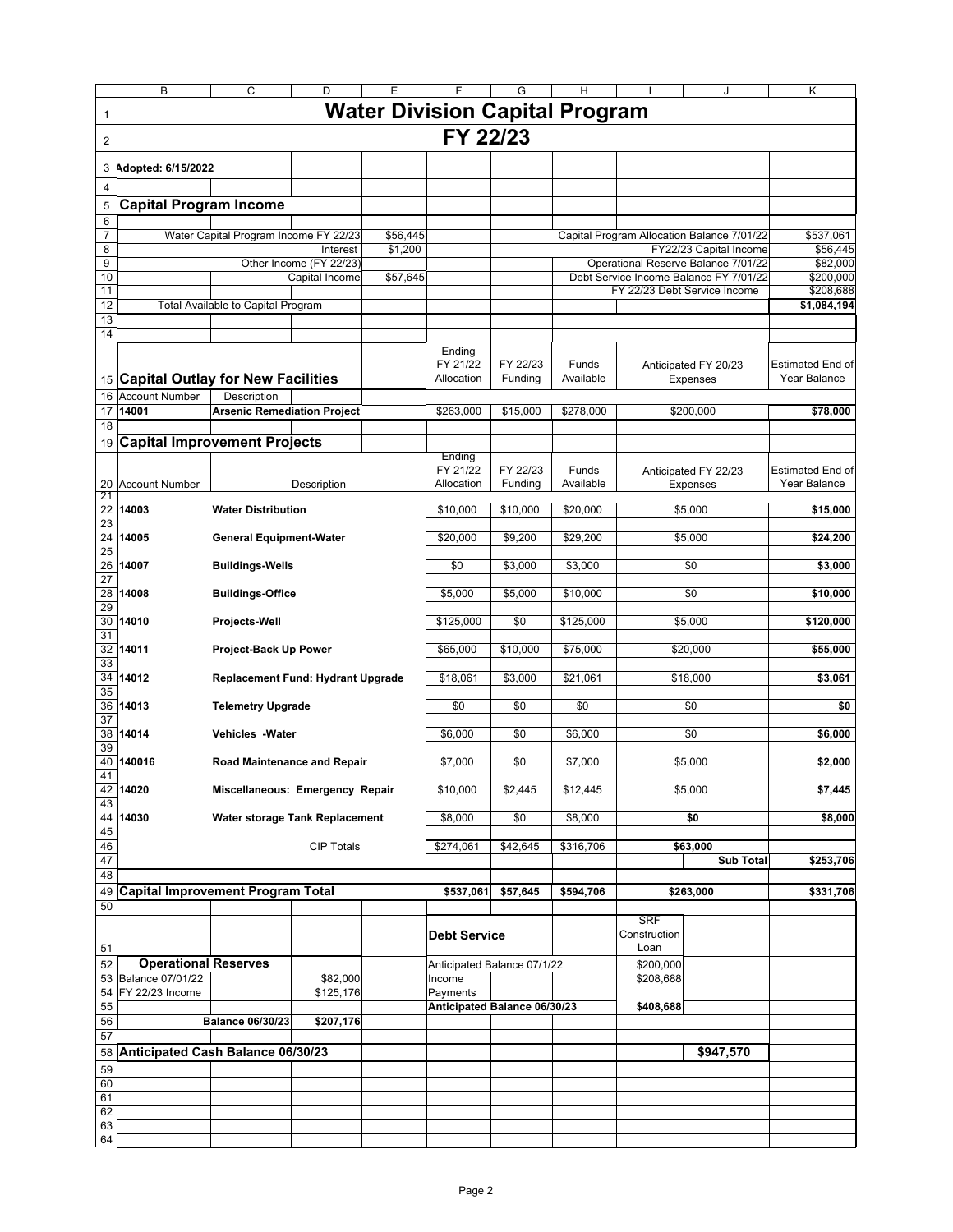|                 | B                                         | $\mathsf C$           | D                   | E                                                | F           | G            | H         |  |  |  |  |
|-----------------|-------------------------------------------|-----------------------|---------------------|--------------------------------------------------|-------------|--------------|-----------|--|--|--|--|
| $\overline{2}$  |                                           |                       |                     |                                                  |             |              |           |  |  |  |  |
| 3               |                                           |                       |                     | <b>Plumas Eureka Community Services District</b> |             |              |           |  |  |  |  |
| 4               | <b>Sewer Capital Program</b>              |                       |                     |                                                  |             |              |           |  |  |  |  |
| 5               | FY 22/23                                  |                       |                     |                                                  |             |              |           |  |  |  |  |
| 6               | Adopted: 6/15/2022                        |                       |                     |                                                  |             |              |           |  |  |  |  |
| 7               |                                           |                       |                     |                                                  |             |              |           |  |  |  |  |
|                 |                                           |                       |                     |                                                  |             | Wastewater   |           |  |  |  |  |
|                 |                                           |                       |                     | Capital                                          | Operational | Plant #7     |           |  |  |  |  |
| 8               |                                           |                       |                     | Program                                          | Reserve     | <b>Bonds</b> | Total     |  |  |  |  |
| 9               | <b>Anticipated Cash Balance 7/01/22</b>   |                       |                     | \$223,293                                        | \$80,000    | \$65,000     | \$368,293 |  |  |  |  |
| 10              |                                           |                       |                     |                                                  |             |              |           |  |  |  |  |
| 11              | lncome:                                   |                       |                     |                                                  |             |              |           |  |  |  |  |
| 12              | <b>Capital Reserve Fee</b>                |                       |                     | \$117,887                                        |             |              | \$117,887 |  |  |  |  |
| 13 <sup>2</sup> | <b>Debt Service Fees</b>                  |                       |                     | \$50,000                                         |             | \$66,288     | \$116,288 |  |  |  |  |
| 14              | <b>Operational Reserve</b>                |                       |                     |                                                  | \$6,325     |              | \$6,325   |  |  |  |  |
| 15              |                                           |                       | <b>Total Income</b> | \$167,887                                        | \$6,325     | \$131,288    | \$240,500 |  |  |  |  |
| 16              |                                           |                       |                     |                                                  |             |              |           |  |  |  |  |
| 17              | <b>Expenses:</b>                          |                       |                     |                                                  |             |              |           |  |  |  |  |
| 18              | <b>WWTP #7 Bond Payment</b>               |                       |                     |                                                  |             | \$62,818     | \$62,818  |  |  |  |  |
| 19              | <b>Capital Outlay</b>                     |                       |                     | \$0                                              |             |              | \$0       |  |  |  |  |
| 20              | Capital Improvement Expenses              |                       |                     | \$150,000                                        |             |              | \$150,000 |  |  |  |  |
| 21              | <b>Operation Expense</b>                  |                       |                     |                                                  |             |              | \$0       |  |  |  |  |
| 22              |                                           | <b>Total Expenses</b> |                     | \$150,000                                        | \$0         | \$62,818     | \$212,818 |  |  |  |  |
| $\overline{23}$ |                                           |                       |                     |                                                  |             |              |           |  |  |  |  |
| 24              | <b>Anticipated Cash Balance 6/30/2023</b> |                       |                     | \$241,180                                        | \$86,325    | \$68,470     | \$395,975 |  |  |  |  |
| $\overline{25}$ |                                           |                       |                     |                                                  |             |              |           |  |  |  |  |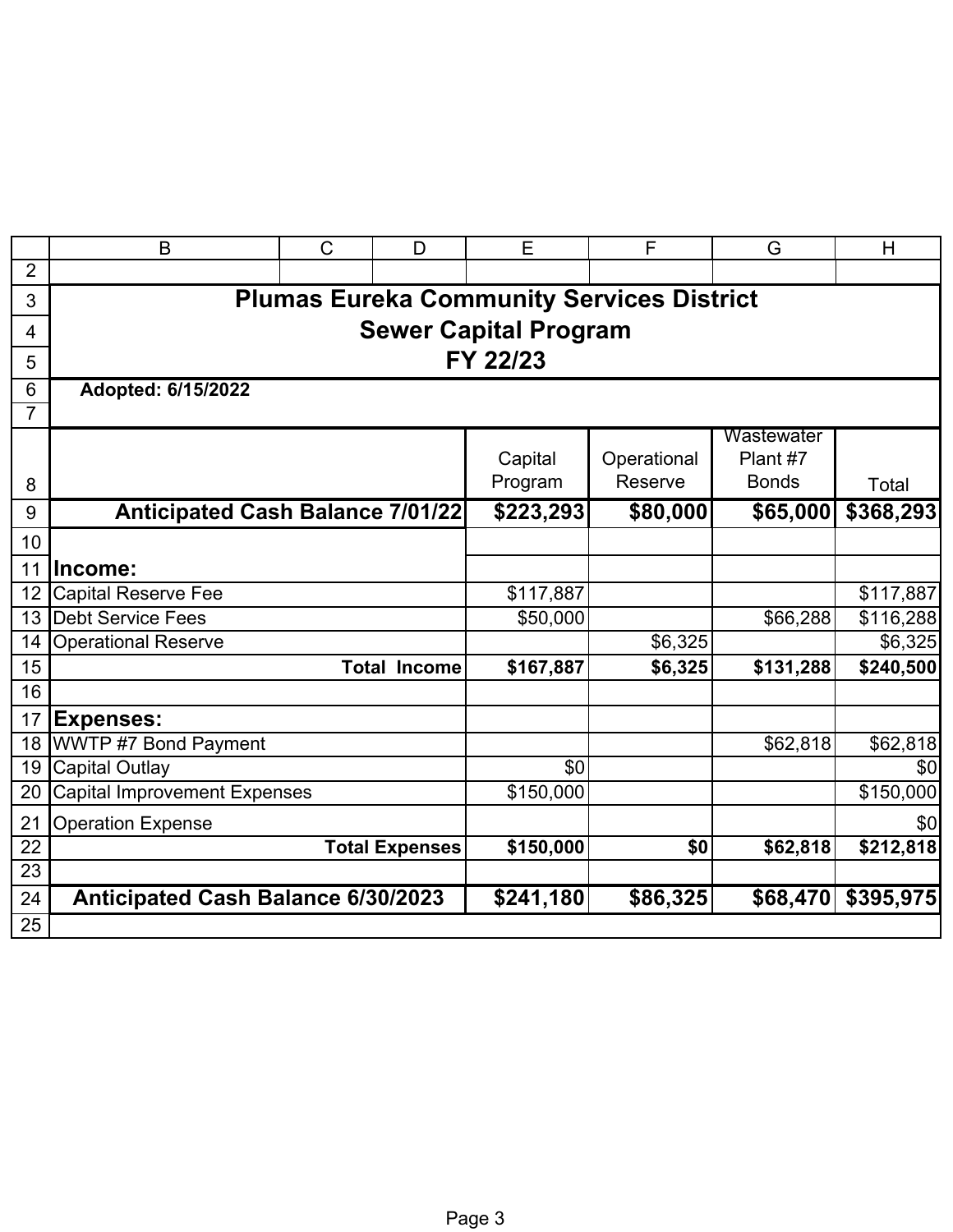|                | B                            | C                                         | D                                          |           | F          | G                  | Н                                                                              |                                 | J                 | Κ                      |
|----------------|------------------------------|-------------------------------------------|--------------------------------------------|-----------|------------|--------------------|--------------------------------------------------------------------------------|---------------------------------|-------------------|------------------------|
|                |                              |                                           | <b>Sewer Division Capital Program</b>      |           |            |                    |                                                                                |                                 |                   |                        |
| 1              |                              |                                           |                                            |           |            |                    |                                                                                |                                 |                   |                        |
| 2              |                              |                                           |                                            |           | FY 22/23   |                    |                                                                                |                                 |                   |                        |
| 3              |                              | Adopted: 6/15/2022                        |                                            |           |            |                    |                                                                                |                                 |                   |                        |
|                |                              |                                           |                                            |           |            |                    |                                                                                |                                 |                   |                        |
| $\overline{4}$ |                              |                                           |                                            |           |            |                    |                                                                                |                                 |                   |                        |
| 5              |                              | <b>Capital Program Income</b>             |                                            |           |            |                    |                                                                                |                                 |                   |                        |
| 6              |                              |                                           |                                            |           |            |                    |                                                                                |                                 |                   |                        |
| 7              |                              |                                           | Sewer Capital Program Income FY 21/22      | \$117,887 |            |                    |                                                                                | Capital Program Balance 7/01/22 |                   | \$223,293              |
| 8              |                              |                                           | Debt Fee Balance Contribution              | \$50,000  |            |                    |                                                                                | Capital Income FY 22/23         |                   | \$117,887              |
| 9              |                              |                                           | Capital Income                             | \$167,887 |            |                    | <b>Operational Reserve Balance 7/01/22</b>                                     |                                 |                   | \$80,000               |
| 10             |                              |                                           |                                            |           |            |                    | Operation Income FY 22/23                                                      |                                 |                   | \$6,325                |
| 11<br>12       |                              |                                           |                                            |           |            |                    | Restricted Debt Reserve Balance 7/01/22<br>Restricted Debt Fee Income FY 22/23 |                                 |                   | \$65,000<br>\$66,288   |
| 13             |                              |                                           |                                            |           |            |                    | Non Restricted Debt Fee Income 22/23                                           |                                 |                   | \$50,000               |
| 14             |                              |                                           |                                            |           |            |                    |                                                                                |                                 |                   |                        |
| 15             |                              |                                           |                                            |           |            |                    |                                                                                |                                 |                   |                        |
| 16             |                              |                                           |                                            |           |            |                    |                                                                                |                                 |                   |                        |
| 17             |                              | <b>Total Available to Capital Program</b> |                                            |           |            |                    |                                                                                |                                 |                   | \$477,505              |
| 18             |                              |                                           |                                            |           |            |                    |                                                                                |                                 |                   |                        |
| 19             |                              |                                           |                                            |           |            |                    |                                                                                |                                 |                   |                        |
| 20             |                              | <b>Capital Outlay for New Facilities</b>  |                                            |           |            |                    |                                                                                |                                 |                   |                        |
| 21             | <b>Account Number</b>        |                                           | Description                                |           |            |                    |                                                                                |                                 |                   |                        |
|                |                              |                                           |                                            |           |            |                    |                                                                                | Anticipated                     |                   |                        |
| 22<br>23       |                              |                                           |                                            |           |            |                    |                                                                                | Expenses                        |                   |                        |
| 24             |                              |                                           |                                            |           |            |                    |                                                                                | Capital Outlay Expense Totals   |                   | \$0                    |
| 25             |                              |                                           |                                            |           |            |                    |                                                                                |                                 |                   |                        |
| 26             |                              | <b>Capital Improvement Projects</b>       |                                            |           |            |                    |                                                                                |                                 |                   |                        |
| 27             | <b>Account Number</b>        |                                           | Description                                |           |            |                    |                                                                                |                                 |                   |                        |
|                |                              |                                           |                                            |           | Ending     |                    |                                                                                |                                 |                   | Estimated              |
|                |                              |                                           |                                            |           | FY21/22    | FY 22/23           | Funds                                                                          |                                 | Anticipated       | End of Year            |
| 28             |                              |                                           |                                            |           | Allocation | Funding            | Available                                                                      |                                 | FY 22/23 Expenses | Balance                |
| 29             |                              |                                           |                                            |           |            |                    |                                                                                |                                 |                   |                        |
| 30<br>31       | 15001                        | <b>WWTP #6 Treatment Upgrade</b>          |                                            |           | \$0        | \$10,000           | \$10,000                                                                       |                                 | \$0               | \$10,000               |
| 32             | 15002                        |                                           | Treatment Plant #7 Maintenance Lift Statio |           | \$75,000   | \$70,000           | \$145,000                                                                      | \$100,000                       |                   | \$45,000               |
| 33             |                              |                                           |                                            |           |            |                    |                                                                                |                                 |                   |                        |
| 34             | 15004                        | <b>Wasterwater Collection</b>             |                                            |           | \$0        | \$10,000           | \$10,000                                                                       |                                 | \$0               | \$10,000               |
| 35             |                              |                                           |                                            |           |            |                    |                                                                                |                                 |                   |                        |
| 36             | 15008                        |                                           | General Equipment-Wastewater               |           | \$0        | \$5,000            | \$5,000                                                                        |                                 | \$5,000           | \$0                    |
| 37             |                              |                                           |                                            |           |            |                    |                                                                                |                                 |                   |                        |
| 38<br>39       | 15010                        | Wastewater Disposal                       |                                            |           | \$0        | \$4,000            | \$4,000                                                                        |                                 | \$0               | \$4,000                |
| 40             | 15013                        | <b>Building-Office</b>                    |                                            |           | \$0        | \$0                | \$0                                                                            |                                 | \$0               | \$0                    |
| 41             |                              |                                           |                                            |           |            |                    |                                                                                |                                 |                   |                        |
| 42             | 15015                        | <b>Replacement Fund</b>                   |                                            |           | \$73,293   | \$8,887            | \$82,180                                                                       |                                 | \$5,000           | \$77,180               |
| 43             |                              |                                           |                                            |           |            |                    |                                                                                |                                 |                   |                        |
| 44             | 15016                        | <b>Telemetry Upgrade</b>                  |                                            |           | \$0        | \$0                | \$0                                                                            |                                 | \$0               | \$0                    |
| 45             |                              |                                           |                                            |           |            |                    |                                                                                |                                 |                   |                        |
| 46<br>47       | 15017                        | Vehicles-Wastewater                       |                                            |           | \$0        | \$0                | \$0                                                                            |                                 | \$0               | \$0                    |
|                | 48 15019                     |                                           | Road Maintenance and Repair                |           | \$0        | \$0                | \$0                                                                            |                                 | \$0               | \$0                    |
| 49             |                              |                                           |                                            |           |            |                    |                                                                                |                                 |                   |                        |
|                | 50 15020                     | <b>Discharge Permit</b>                   |                                            |           | \$0        | \$0                | \$0                                                                            |                                 | \$0               | \$0                    |
| 51             |                              |                                           |                                            |           |            |                    |                                                                                |                                 |                   |                        |
| 52             | 15021                        |                                           | <b>Tertiary Treatment Improvements</b>     |           | \$0        | \$0                | \$0                                                                            |                                 | \$0               | \$0                    |
| 53             |                              |                                           |                                            |           |            |                    |                                                                                |                                 |                   |                        |
| 55             | 54 15022                     |                                           | Capital Projects-Backup Generator          |           | \$75,000   | \$60,000           | \$135,000                                                                      |                                 | \$40,000          | \$95,000               |
| 56             |                              |                                           |                                            |           |            |                    |                                                                                |                                 |                   |                        |
| 57             |                              |                                           | <b>CIP Totals</b>                          |           | \$223,293  | \$167,887          | \$391,180                                                                      |                                 | \$150,000         |                        |
| 58             |                              |                                           |                                            |           |            |                    |                                                                                |                                 | <b>Sub Total</b>  | \$241,180              |
| 59             |                              |                                           |                                            |           |            |                    |                                                                                |                                 |                   |                        |
| 60             |                              |                                           |                                            |           |            |                    | Anticipated Balance 6/30/23                                                    |                                 |                   | \$241,180              |
| 61             |                              |                                           |                                            |           |            |                    |                                                                                |                                 |                   |                        |
| 62             |                              |                                           |                                            |           |            |                    |                                                                                |                                 |                   |                        |
| 63             |                              |                                           | <b>Operational</b><br><b>Reserves</b>      |           |            |                    |                                                                                |                                 |                   | WWTP 7<br><b>Bonds</b> |
|                | 64 Balance 07/01/2022        |                                           | \$80,000                                   |           |            |                    | Restricted Reserve 07/01/22                                                    |                                 |                   | \$65,000               |
| 65             | FY 22/23 Income              |                                           | \$6,325                                    |           |            | Income, FY 21/23   |                                                                                |                                 |                   | \$116,288              |
|                | 66 FY 22/23 Expenses         |                                           | \$0                                        |           |            |                    | Contribution to Cap Reserve                                                    |                                 |                   | \$50,000               |
| 67             | Anticipated Balance 06/30/23 |                                           | \$86,325                                   |           |            | Payments, FY 22/23 |                                                                                |                                 |                   | \$62,818               |
| 68             |                              |                                           |                                            |           |            |                    | Anticipated Balance 06/30/23                                                   |                                 |                   | \$68,470               |
| 69             |                              |                                           |                                            |           |            |                    |                                                                                |                                 |                   |                        |
| 70             |                              |                                           |                                            |           |            |                    | Anticipated Cash Balance 06/30/22                                              |                                 |                   | \$395,975              |
| 71             |                              |                                           |                                            |           |            |                    |                                                                                |                                 |                   |                        |
| 72             |                              |                                           |                                            |           |            |                    |                                                                                |                                 |                   |                        |
| 73             |                              |                                           |                                            |           |            |                    |                                                                                |                                 |                   |                        |
|                |                              |                                           |                                            |           |            |                    |                                                                                |                                 |                   |                        |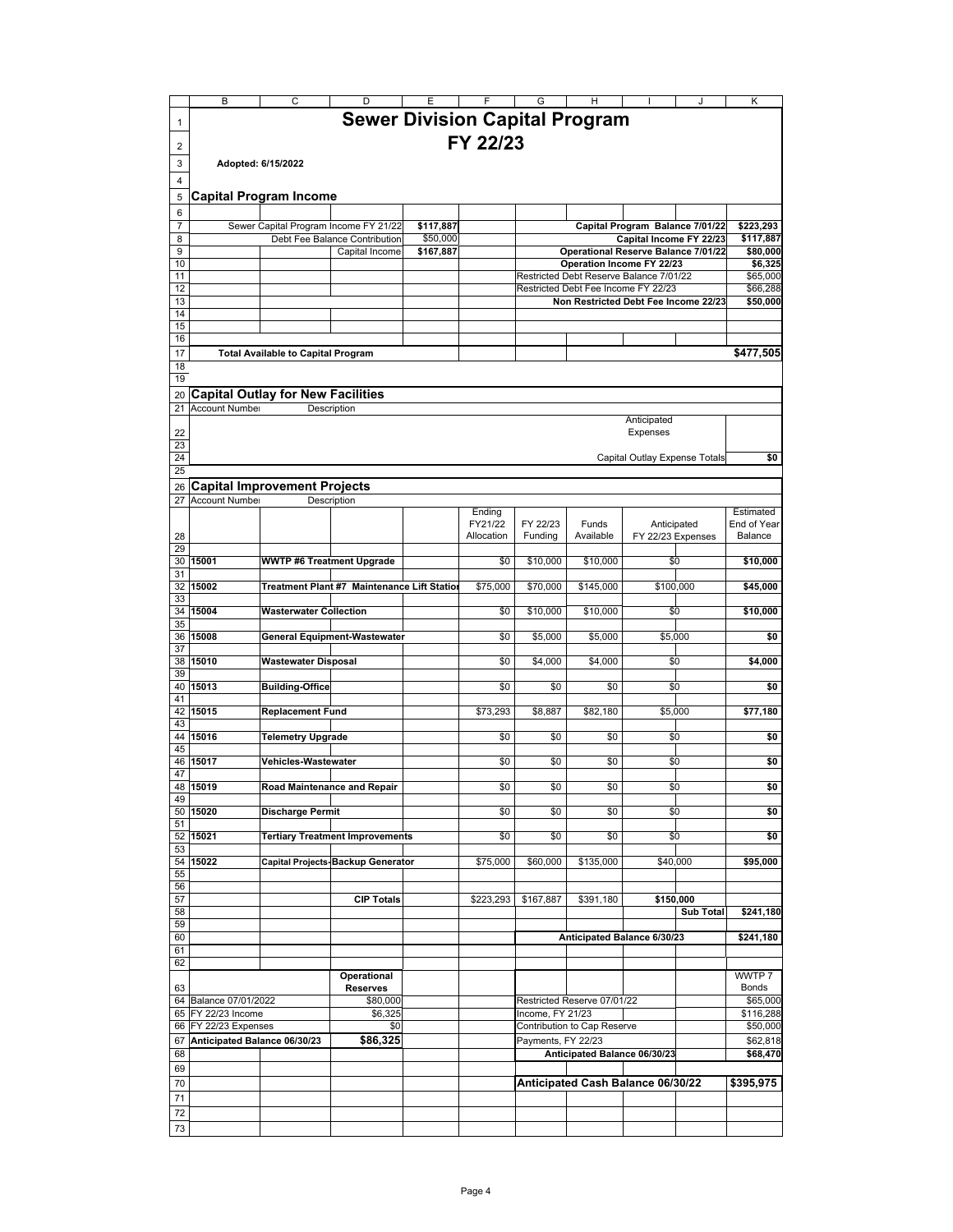|                  | B                                        | $\mathsf{C}$ | D                                                                | E              | F                                                | G            | H |  |  |
|------------------|------------------------------------------|--------------|------------------------------------------------------------------|----------------|--------------------------------------------------|--------------|---|--|--|
| $\overline{2}$   |                                          |              |                                                                  |                |                                                  |              |   |  |  |
| 3                |                                          |              |                                                                  |                | <b>Plumas Eureka Community Services District</b> |              |   |  |  |
| $\overline{4}$   |                                          |              | <b>Fire Engine Equipment Replacement And Maintenance Program</b> |                |                                                  |              |   |  |  |
| 5                |                                          |              |                                                                  | FY 22/23       |                                                  |              |   |  |  |
| 6                |                                          |              |                                                                  |                |                                                  |              |   |  |  |
| 7                | Adopted: 6/15/2022                       |              |                                                                  |                |                                                  |              |   |  |  |
| 8                |                                          |              |                                                                  |                |                                                  |              |   |  |  |
|                  |                                          |              |                                                                  | <b>Capital</b> | Donations,<br>Grants,                            |              |   |  |  |
| 9                |                                          |              |                                                                  | Program        | <b>Reserves</b>                                  | <b>Total</b> |   |  |  |
| 10               |                                          |              | <b>Anticipated Cash Balance 7/1/22</b>                           | \$263,395      | \$25,000                                         | \$288,395    |   |  |  |
| 11               |                                          |              |                                                                  |                |                                                  |              |   |  |  |
| 12               | lncome:                                  |              |                                                                  |                |                                                  |              |   |  |  |
|                  | 13 FEERAM Fee                            |              |                                                                  | \$19,085       |                                                  | \$19,085     |   |  |  |
| 14               | <b>Grants/Fund Raising/Other</b>         |              |                                                                  |                | \$131,000                                        | \$131,000    |   |  |  |
| 15 <sub>15</sub> | Interest                                 |              |                                                                  | \$200          |                                                  | \$200        |   |  |  |
| 16               |                                          |              | <b>Total Income</b>                                              | \$19,285       | \$131,000                                        | \$150,285    |   |  |  |
| 17               |                                          |              |                                                                  |                |                                                  |              |   |  |  |
| 18               | <b>Expenses:</b>                         |              |                                                                  |                |                                                  |              |   |  |  |
| 19               | Transfers - To O&M                       |              |                                                                  |                | \$34,455                                         | \$34,455     |   |  |  |
| 20               | <b>FEERAM Project Expenses</b>           |              |                                                                  | \$50,000       | \$0                                              | \$50,000     |   |  |  |
| 21               | Grant Restricted Expenses                |              |                                                                  |                | \$96,000                                         | \$96,000     |   |  |  |
| 22<br>23         |                                          |              | <b>Total Expenses</b>                                            | \$50,000       | \$130,455                                        | \$180,455    |   |  |  |
|                  |                                          |              |                                                                  |                |                                                  |              |   |  |  |
| 24               | <b>Anticipated Cash Balances 6/30/23</b> |              |                                                                  | \$232,680      | \$60,000                                         | \$258,225    |   |  |  |
| 25               |                                          |              |                                                                  |                |                                                  |              |   |  |  |
| 26               |                                          |              |                                                                  |                |                                                  |              |   |  |  |